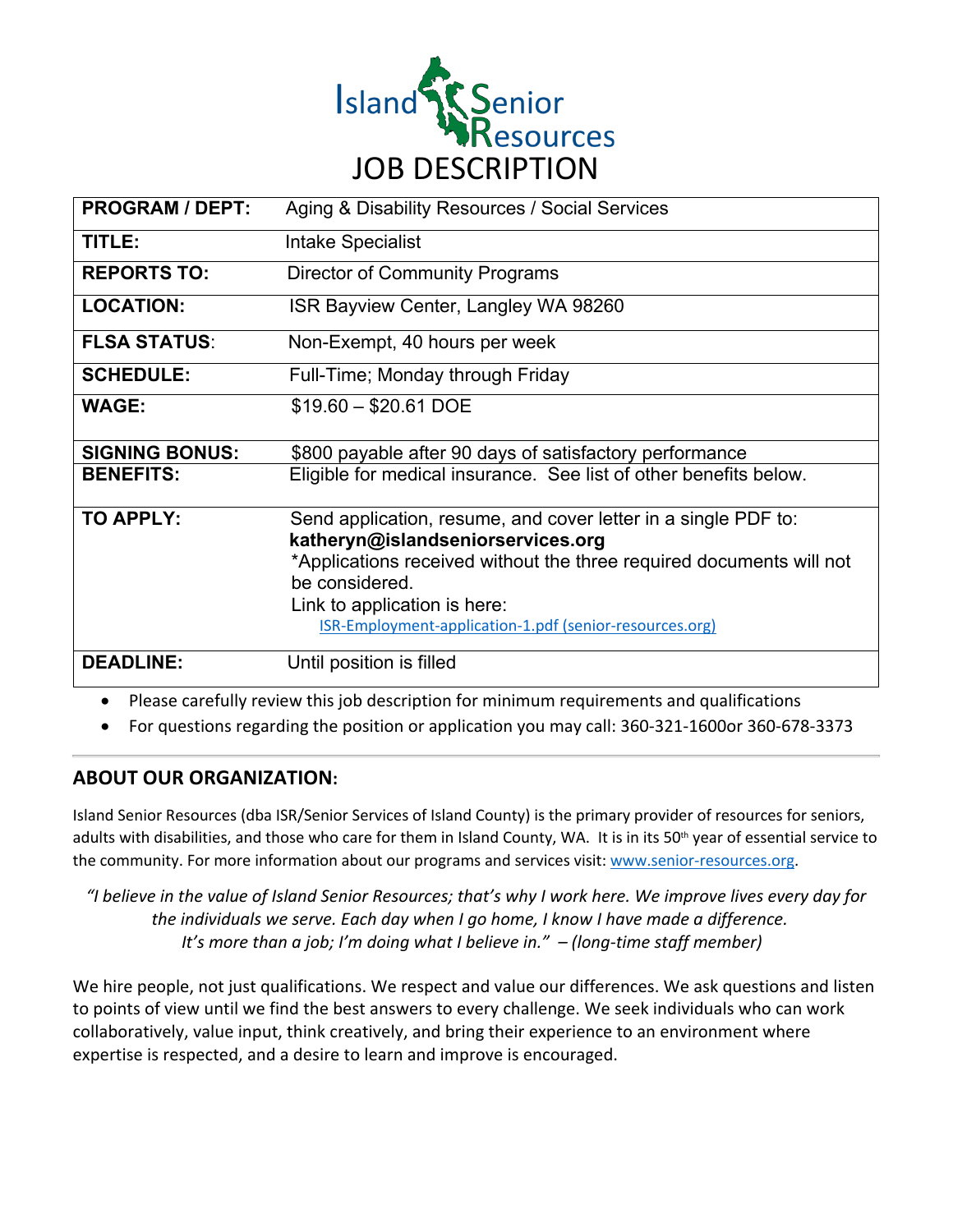

Everyone on staff is both a mentor and a learner every day. All of us are passionate about the work we do together and how we care for each other and every person who needs our help. 

**Our Mission**: To provide resources that enhance the emotional, social, and physical well-being of seniors, adults with disabilities, and those who care for them.

**Our Vision**: Island Senior Resources envisions strong communities where seniors, adults with disabilities, and those who care for them are valued, heard and seen, care for and about, afforded respect, treated with dignity, and supported to live their best life.

**Island Senior Resources is an independent nonprofit 501(c)(3) that has been serving Island County since 1972. It is not an agency of local, state, or federal government. Island Senior Resources is the trade name for Senior Services of Island County. We are only partially funded by government sources.**

Island Senior Resources is an Equal Opportunity Employer and does not and shall not discriminate based on race, color, religion (creed), gender, age, national origin (ancestry), disability, marital status, sexual orientation, or military status, in any of its activities or operations.

**POSITION SUMMARY:** We are looking for an outgoing personality comfortable communicating to individuals or groups both on the phone or in person. The ideal candidate will provide compassionate service while being flexible to the fast-paced needs of the position. As the entry point of the organization, the Intake Specialist is expected to provide exceptional customer service and support to clients, staff, volunteers, donors, and community partners. The core functions of the Intake Specialist will be client service and activity coordination. The Intake Specialist will be our frontline of communication by receiving all reception calls & emails, navigate clients to appropriate resources, and assist clients with completing intake documents or applications. The Intake Specialist will also provide clerical support to all programs and be in the office to check mail and faxes for staff. Education and outreach to the community are important to the work of ISR. The Intake Specialist will also assist our programs by coordinating the scheduling, registration, and basic oversight of classes, support groups and activities.

## **ESSENTIAL JOB FUNCTIONS:**

#### • **Customer Service**

- o Provide general customer service to all clients and community members contacting the main phone line and email for Island Senior Resources
- o An office phone and laptop will be provided.
- o Phone coverage will be Monday through Friday during ISR's normal operating hours of 8:30am – 4pm (with the workday ending at 4:30pm).
- o All voicemails and emails should be returned promptly.
- $\circ$  Respond to all client inquiries and requests for information in a timely manner.
- $\circ$  Provide impartial and accurate information on the services, products, and/or community resources available. Intake Specialist will be provided with resource lists and is encouraged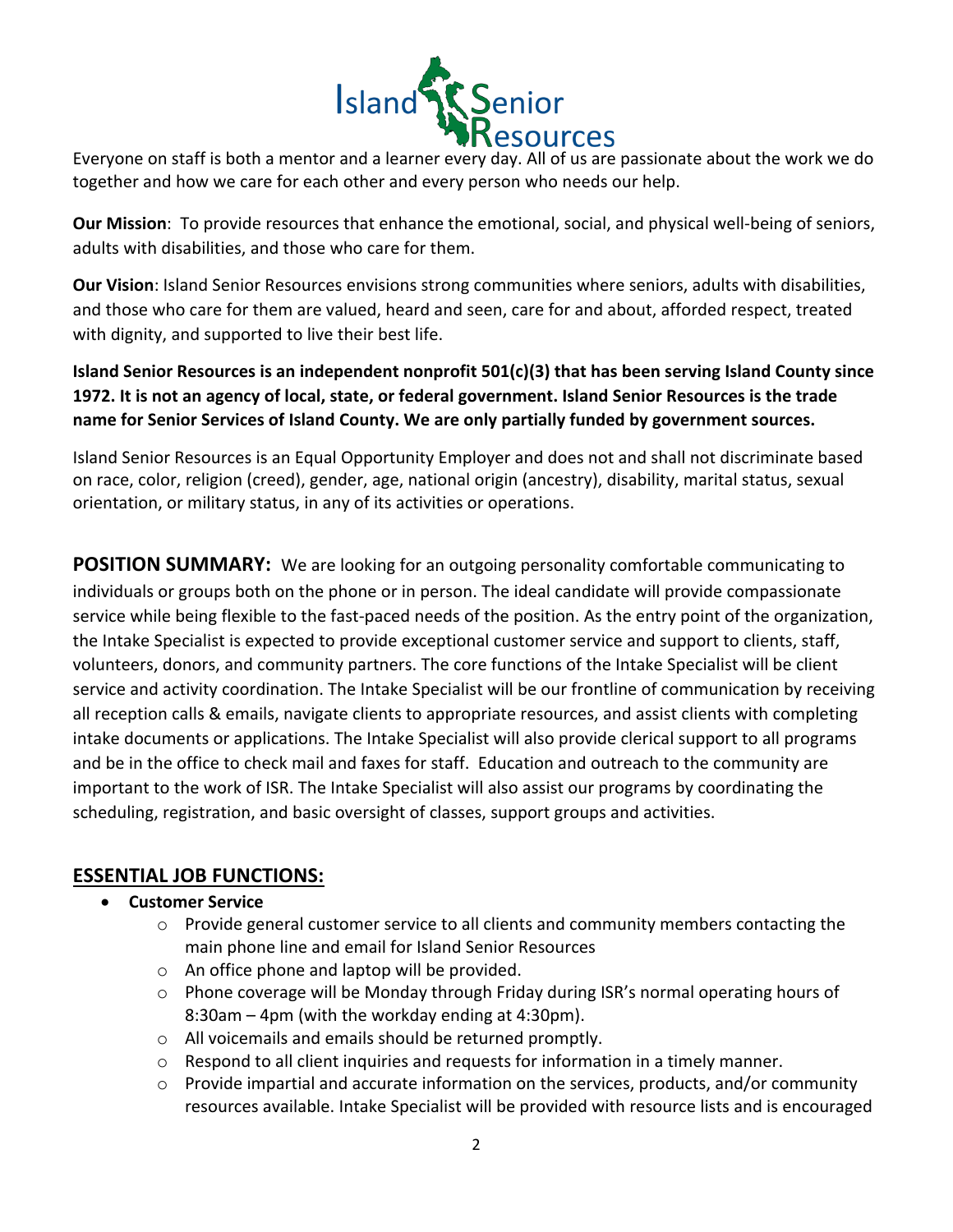

to become familiar with local community resources and information available via the internet.

### • **Screening & Triage**

- o All clients and community members seeking assistance should be screened and routed to the appropriate staff member or department.
- $\circ$  A screening tool will be made available to assist the Intake Specialist in determining clients' needs.
- o Intake Specialist may assist clients in accessing ISR core programs and services such as:
	- i. Completing MOW intake forms
	- ii. Completing the Online Help Request
	- iii. Emailing lists of resources to clients
	- iv. Completing intake forms for Farmers' Market Vouchers
	- v. And more

### • **Record maintenance**

- o All calls will be documented in "Better Impact" and as needed state database.
- $\circ$  Referrals to ISR programs should be as detailed as possible with a summary of the clients' needs and any work already performed on behalf of the client.
- $\circ$  Maintains strict confidentiality regarding the storage and sharing of client data in accordance with HIPAA and all federal, state, and agency policies and practices.
- o Maintain and update ADR resource library (as needed).
- o Compiles information and reports as requested.

## • **Staff and office support**

- o Provide office and clerical support to staff and programs as requested such as creating documents, mailings, etc.
- $\circ$  Facilitate the drop-off and pick up of donated medical equipment (as-needed).
- $\circ$  Participate in Team meetings with Nutrition, ADR, or other program staff as requested.
- o Other tasks as assigned.

#### • **Program Development**

- o Assists to promote systems, processes, and procedures that promote the integration of programs and departments at ISR.
	- § Provide input and feedback to the IT staff in the use of our client database and tracking system, "Better Impact".
	- Compile statistics and reports
- o Coordinate classes, groups, and activities.
	- Schedule support groups, classes, and events for organization
	- Provide support to facilitators and class leaders
	- Coordinate registration process for support groups, classes, and events
	- Track attendance as needed
	- Assist with developing flyers or promotional efforts as needed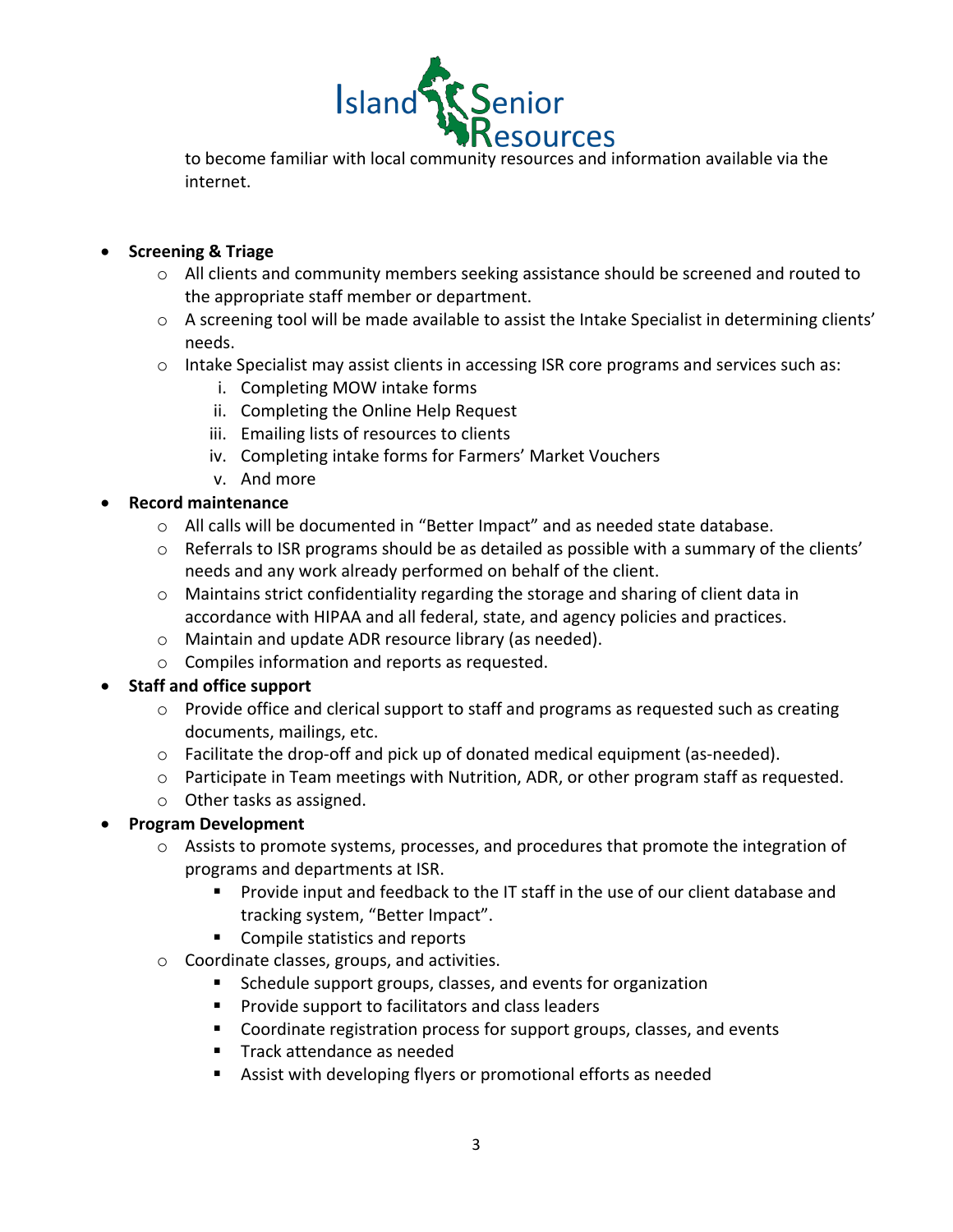

## **QUALIFICATIONS:**

#### *Minimum Education/Experience*

*Required:*

- a. Minimum two years of experience in human services (required)
- b. Online mandatory reporting training, to be completed within 30 days of hire.
- c. Online TEAMS and Sharepoint training to be completed within 30 days of hire
- *d.* Online HIPAA training, to be completed within 30 days of hire

### *Preferred:*

- e. Minimum two years of experience in human services (required)
- f. B.A. in social work, human services, social sciences, or related (preferred)
- g. Experience providing services to older adults and people with disabilities is (preferred)

### *Knowledge, Skills and Abilities*

All staff must have demonstrated skills commensurate with their job responsibilities at time of employment; or have the potential to achieve required skills and knowledge through training.

- Commitment to ISR's mission, vision, and guiding principles.
- Willing to go above and beyond to contribute to the success and well-being of clients.
- Strong written and verbal communication skills.
- Ability to manage several tasks at one time with repeated interruptions.
- Must have excellent problem-solving, organization, and time management skills.
- Must have strong technology skills with the ability to learn new programs quickly and efficiently.
- Must be proficient with standard software programs including Microsoft Office, Teams, Sharepoint, internet, and email.
- Ability to operate standard office equipment including phones, copiers, fax machines, etc.
- Ability to meet regular deadlines.
- Demonstrated ability to work both independently and in teams.
- Demonstrated ability to learn and master new information and responsibilities.
- Ability to maintain effective relationships with co-workers, volunteers, and community partners.
- Ability to triage client needs, assess client's strengths and weaknesses, and match clients with appropriate services.
- Ability to effectively communicate in difficult situations, including calming people, discussing unpleasant options, and dealing with emotional people.
- Ability to demonstrate respect, patience, tact, and good judgement when working with clients.
- Demonstrated ability to maintain client confidentiality.
- Must demonstrate cultural competency and sensitivity to the needs and values of diverse groups of people from all socioeconomic backgrounds.